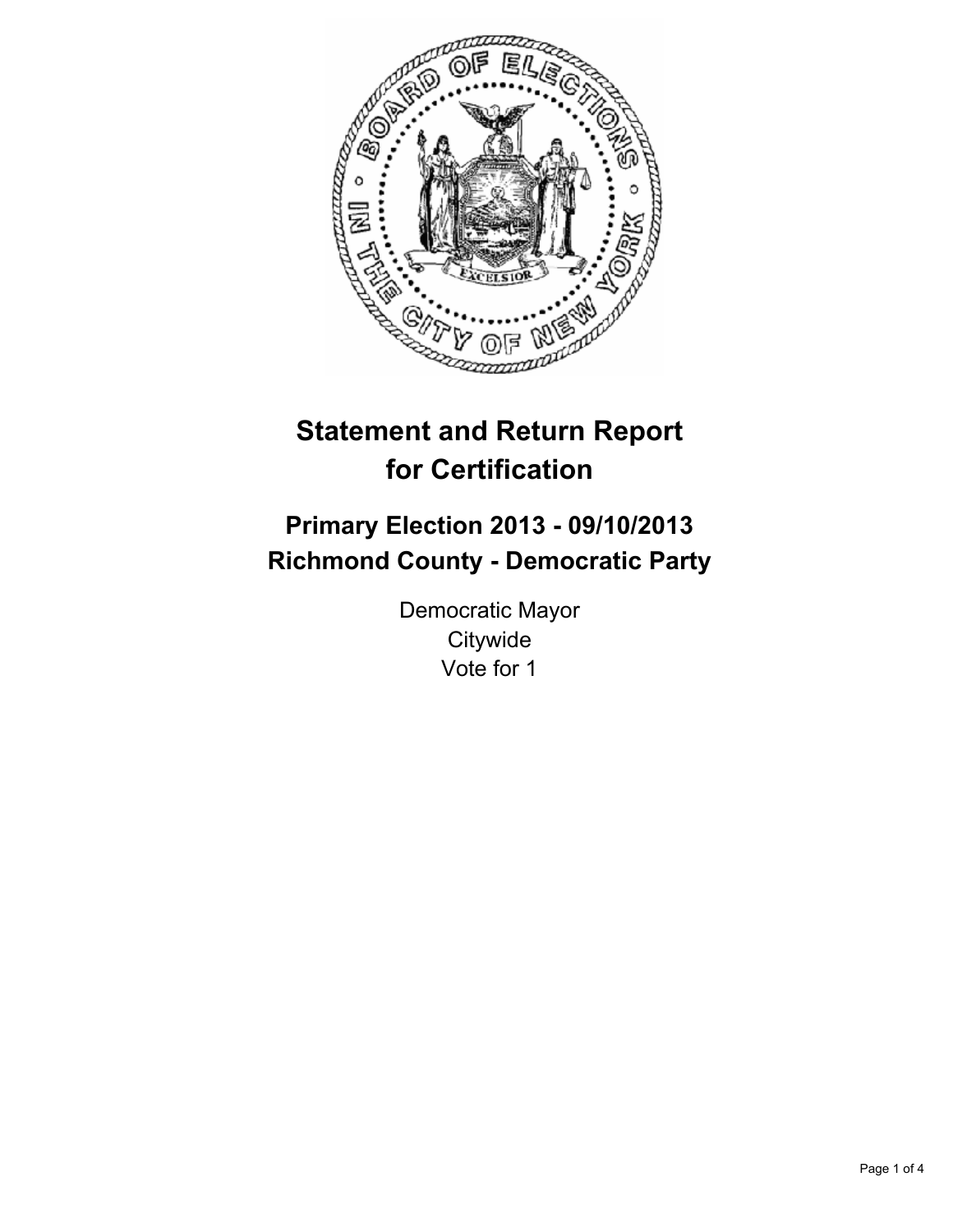

## **Assembly District 61**

| <b>EMERGENCY</b>                   | 35             |
|------------------------------------|----------------|
| ABSENTEE/MILITARY                  | 530            |
| <b>FEDERAL</b>                     | 0              |
| <b>SPECIAL PRESIDENTIAL</b>        | 0              |
| <b>AFFIDAVIT</b>                   | 61             |
| <b>SAL F. ALBANESE</b>             | 120            |
| <b>RANDY CREDICO</b>               | 72             |
| <b>BILL DE BLASIO</b>              | 3,196          |
| <b>NEIL V. GRIMALDI</b>            | 47             |
| JOHN C. LIU                        | 491            |
| CHRISTINE C. QUINN                 | 1,119          |
| ERICK J. SALGADO                   | 121            |
| WILLIAM C. THOMPSON JR.            | 2,567          |
| ANTHONY D. WEINER                  | 397            |
| DAVID DINKINS (WRITE-IN)           | 1              |
| JOE LHOTA (WRITE-IN)               | 1              |
| UNATTRIBUTABLE WRITE-IN (WRITE-IN) | $\overline{2}$ |
| <b>Total Votes</b>                 | 8,134          |

#### **Assembly District 62**

| <b>EMERGENCY</b>                   | 5              |
|------------------------------------|----------------|
| ABSENTEE/MILITARY                  | 206            |
| <b>FFDFRAI</b>                     | 0              |
| <b>SPECIAL PRESIDENTIAL</b>        | $\mathbf{0}$   |
| <b>AFFIDAVIT</b>                   | 15             |
| <b>SAL F. ALBANESE</b>             | 82             |
| <b>RANDY CREDICO</b>               | 19             |
| <b>BILL DE BLASIO</b>              | 1,078          |
| <b>NEIL V. GRIMALDI</b>            | 22             |
| JOHN C. LIU                        | 241            |
| <b>CHRISTINE C. QUINN</b>          | 782            |
| <b>ERICK J. SALGADO</b>            | 16             |
| WILLIAM C. THOMPSON JR.            | 1,298          |
| <b>ANTHONY D. WEINER</b>           | 245            |
| JOE LHOTA (WRITE-IN)               | 1              |
| JOEY BUTTAFUCCO (WRITE-IN)         | 1              |
| JOHN A. CATSMAITIDIS (WRITE-IN)    | $\overline{2}$ |
| MICKEY MOUSE (WRITE-IN)            | 1              |
| NOAM CHOMSKY (WRITE-IN)            | 1              |
| UNATTRIBUTABLE WRITE-IN (WRITE-IN) | 1              |
| <b>Total Votes</b>                 | 3,790          |
|                                    |                |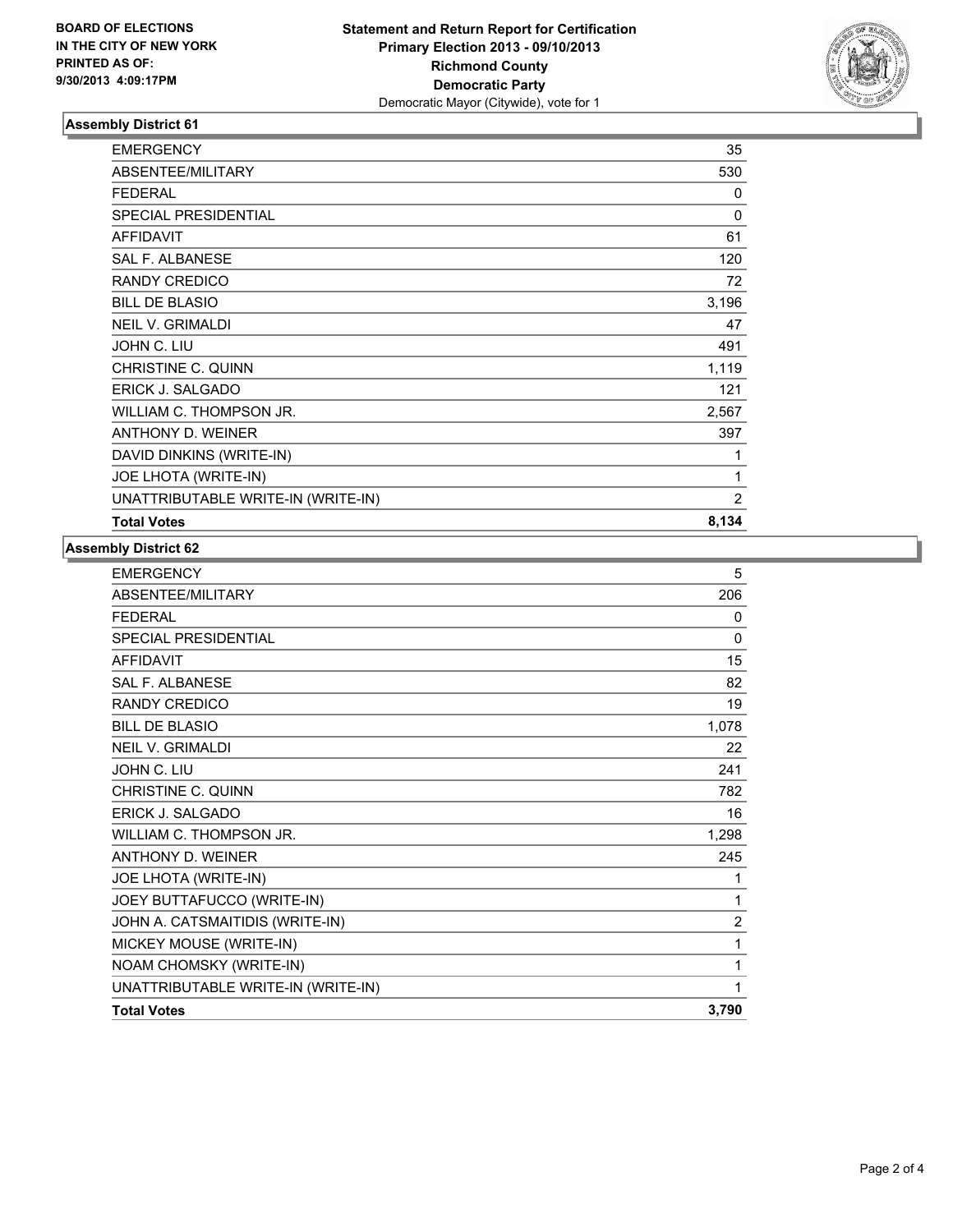

## **Assembly District 63**

| <b>EMERGENCY</b>                | 38           |
|---------------------------------|--------------|
| ABSENTEE/MILITARY               | 388          |
| <b>FEDERAL</b>                  | $\mathbf{0}$ |
| SPECIAL PRESIDENTIAL            | $\Omega$     |
| <b>AFFIDAVIT</b>                | 42           |
| SAL F. ALBANESE                 | 130          |
| <b>RANDY CREDICO</b>            | 47           |
| <b>BILL DE BLASIO</b>           | 2,005        |
| <b>NEIL V. GRIMALDI</b>         | 37           |
| JOHN C. LIU                     | 418          |
| <b>CHRISTINE C. QUINN</b>       | 973          |
| <b>ERICK J. SALGADO</b>         | 61           |
| WILLIAM C. THOMPSON JR.         | 2,043        |
| <b>ANTHONY D. WEINER</b>        | 354          |
| JOE LHOTA (WRITE-IN)            | 2            |
| JOHN A. CATSIMATIDIS (WRITE-IN) | 1            |
| LOUIS F. DESANTIS (WRITE-IN)    | 1            |
| SCOTT M. STRINGER (WRITE-IN)    | 1            |
| <b>Total Votes</b>              | 6,073        |

### **Assembly District 64**

| 11       |
|----------|
| 253      |
| 0        |
| $\Omega$ |
| 30       |
| 115      |
| 23       |
| 1,079    |
| 32       |
| 288      |
| 671      |
| 37       |
| 963      |
| 224      |
| 1        |
| 1        |
| 1        |
| 1        |
| 3,436    |
|          |